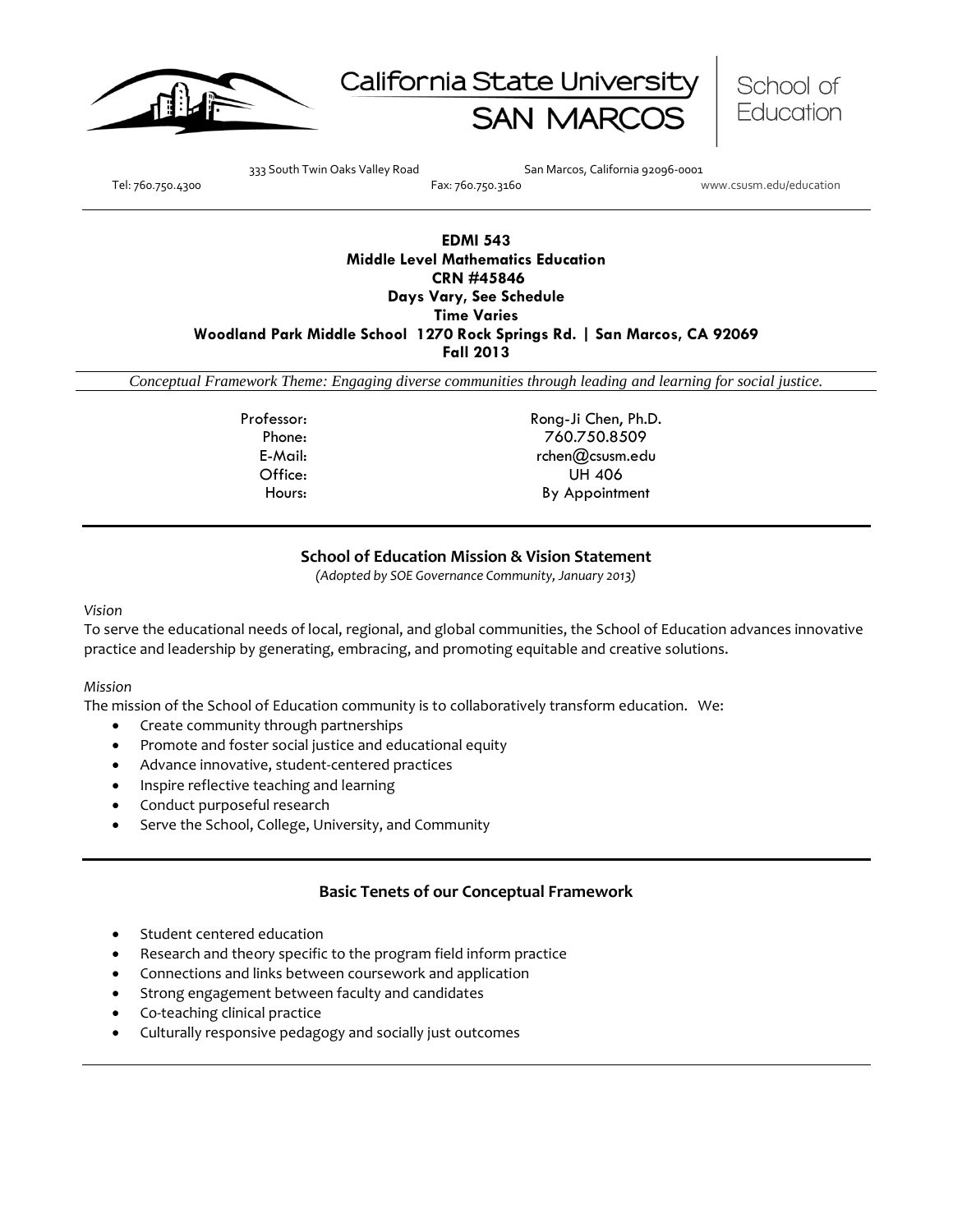### **COURSE DESCRIPTION**

This course focuses on developing an understanding of theory, methodology, and assessment of mathematics in selfcontained or departmentalized settings.

### **Course Prerequisite:**

Admission to the Middle Level Credential Program

### **Course Objectives:**

Learning to teach mathematics well is challenging and, therefore, this course is but one stage in your process of becoming a mathematics teacher. We are expected to: (a) increase our skills at listening to students and asking questions, (b) develop an understanding of students' content specific thinking, (c) develop strategies to create a classroom environment that promotes the investigation and growth of mathematical ideas and to ensure the success of all students in multi-cultural settings, (d) deepen our understanding of the mathematics taught at the middle school level, including such topics as rational and real numbers, proportions, statistics, probability, geometry, and algebra, (e) develop an understanding of the current issues and best practices in mathematics education, (f) develop a familiarity with the NCTM standards and Common Core State Standards, (g) understand the nature, purposes, and application of mathematics assessment and its relationship with curriculum, teaching, and learning, and (h) learn to teach content specific concepts using effective and appropriate strategies, including the educational use of technology.

### **Required Texts**

- Van de Walle, J. A., Karp, K. M., & Bay-Williams, J. M. (2013). *Elementary and middle school mathematics: Teaching developmentally* (8th ed.). Boston: Allyn & Bacon.
- California Department of Education (2010). *Common core state standards for mathematics*. Sacramento, CA: Author[. http://www.cde.ca.gov/ci/cc/](http://www.cde.ca.gov/ci/cc/)
- National Council of Teachers of Mathematics (2000). *Principles and standards for school mathematics*. Reston, VA: Author. An overview of this document can be found at <http://standards.nctm.org/document/index.htm>
- Several other readings are required and will be available for download.

#### **Recommended Materials**

- Boaler, J., & Humphreys, C. (2005). *Connecting mathematical ideas: Middle school video cases to support teaching and learning*. Portsmouth, NH: Heinemann.
- Driscoll, M. (1999). *Fostering algebraic thinking: A guide for teachers grades 6-10*. Portsmouth, NH: Heinemann.
- Driscoll, M. (2007). *Fostering geometric thinking: A guide for teachers grades 5-10*. Portsmouth, NH: Heinemann.
- Lampert, M. (2001). *Teaching problems and the problems of teaching*. New Haven, CT: Yale University Press.
- Small, M., & Lin, A. (2010). *More good questions: Great ways to differentiate secondary mathematics*. New York: Teachers College Press.
- Smith, M. S., & Stein, M. K. (2011). *Five practices for orchestrating productive mathematics discussions*. Reston, CA: National Council of Teachers of Mathematics.
- Stein, M. K., Smith, M. S., Henningsen, M. A., & Silver, E. A. (2009). *Implementing standards-based mathematics instruction: A casebook for professional development* (2nd ed.) New York: Teachers College Press.
- NCTM's professional journal: *Mathematics Teaching in the Middle School*, see <http://www.nctm.org/publications/toc.aspx?jrnl=mtms>

#### **Authorization to Teach English Learners**

This credential program has been specifically designed to prepare teachers for the diversity of languages often encountered in California public school classrooms. The authorization to teach English learners is met through the infusion of content and experiences within the credential program, as well as additional coursework. Students successfully completing this program receive a credential with authorization to teach English learners. *(Approved by CCTC in SB 2042 Program Standards, August 02)*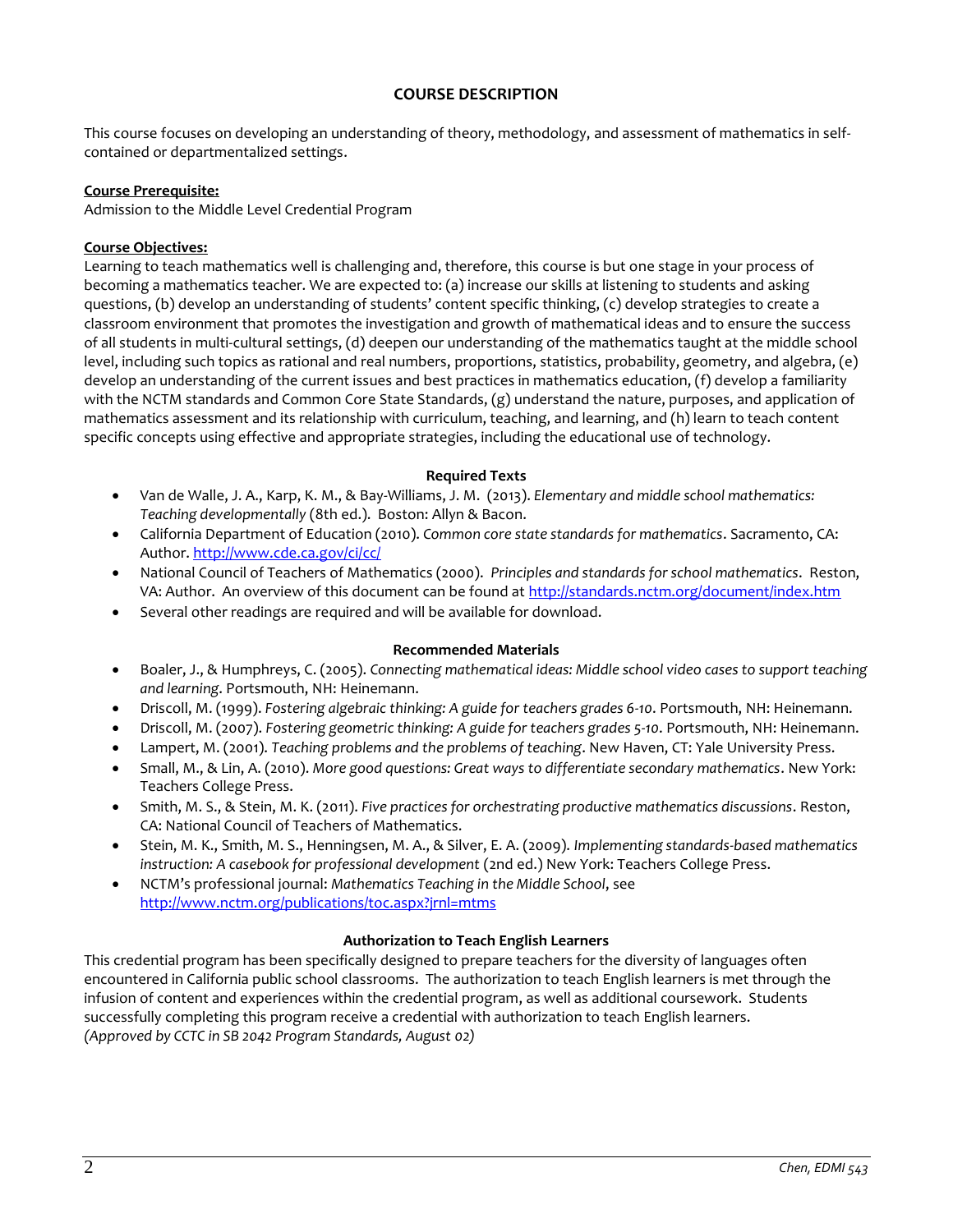## **STUDENT LEARNING OUTCOMES**

### **Teacher Performance Expectation (TPE) Competencies**

The course objectives, assignments, and assessments have been aligned with the CTC standards for Multiple Subject Credential. This course is designed to help teachers seeking a California teaching credential to develop the skills, knowledge, and attitudes necessary to assist schools and district in implementing effective programs for all students. The successful candidate will be able to merge theory and practice in order to realize a comprehensive and extensive educational program for all students. Primary emphases:

- TPE 1a-Subject Specific Pedagogical Skills for MS Teaching (Mathematics)
- TPE 2-Monitoring Student Learning During Instruction

### **California Teacher Performance Assessment (CalTPA)**

Beginning July 1, 2008 all California credential candidates must successfully complete a state-approved system of teacher performance assessment (TPA), to be embedded in the credential program of preparation. At CSUSM this assessment system is called the CalTPA or the TPA for short.

To assist your successful completion of the TPA, a series of informational seminars are offered over the course of the program. TPA related questions and logistical concerns are to be addressed during the seminars. Your attendance to TPA seminars will greatly contribute to your success on the assessment.

Additionally, School of Education (SoE) classes use common pedagogical language, lesson plans (lesson designs), and unit plans (unit designs) in order to support and ensure your success on the TPA and more importantly in your credential program.

The CalTPA Candidate Handbook, TPA seminar schedule, and other TPA support materials can be found on the SoE website a[t http://www.csusm.edu/education/CalTPA/CalTPA.html.](http://www.csusm.edu/education/CalTPA/CalTPA.html)

### **Assessment of Professional Dispositions**

Assessing a candidate's dispositions within a professional preparation program is recognition that teaching and working with learners of all ages requires not only specific content knowledge and pedagogical skills, but positive attitudes about multiple dimensions of the profession. The School of Education has identified six dispositions – social justice and equity, collaboration, critical thinking, professional ethics, reflective teaching and learning, and life-long learning—and developed an assessment rubric. For each dispositional element, there are three levels of performance *unacceptable*, *initial target*, and *advanced target*. The description and rubric for the three levels of performance offer measurable behaviors and examples.

The assessment is designed to provide candidates with ongoing feedback for their growth in professional dispositions and includes a self-assessment by the candidate. The dispositions and rubric are presented, explained and assessed in one or more designated courses in each program as well as in clinical practice. Based upon assessment feedback candidates will compose a reflection that becomes part of the candidate's Teaching Performance Expectation portfolio. Candidates are expected to meet the level of *initial target* during the program.

### **School of Education Attendance Policy**

Due to the dynamic and interactive nature of courses in the College of Education, all students are expected to attend all classes and participate actively. At a minimum, students must attend more than 80% of class time, or s/he may not receive a passing grade for the course at the discretion of the instructor. Individual instructors may adopt more stringent attendance requirements. Should the student have extenuating circumstances, s/he should contact the instructor as soon as possible. *(Adopted by the COE Governance Community, December, 1997).*

Teacher education is a professional preparation program. Therefore, for this course: Students missing more than one class session cannot earn an A or A-. Students missing more than two class sessions cannot earn a B or B+. Students missing more than three classes cannot earn a C+. Arriving late or leaving early by more than 20 minutes counts as an absence. Notifying the instructor does not constitute an excuse. All assignments must be turned in on due date even in case of an absence.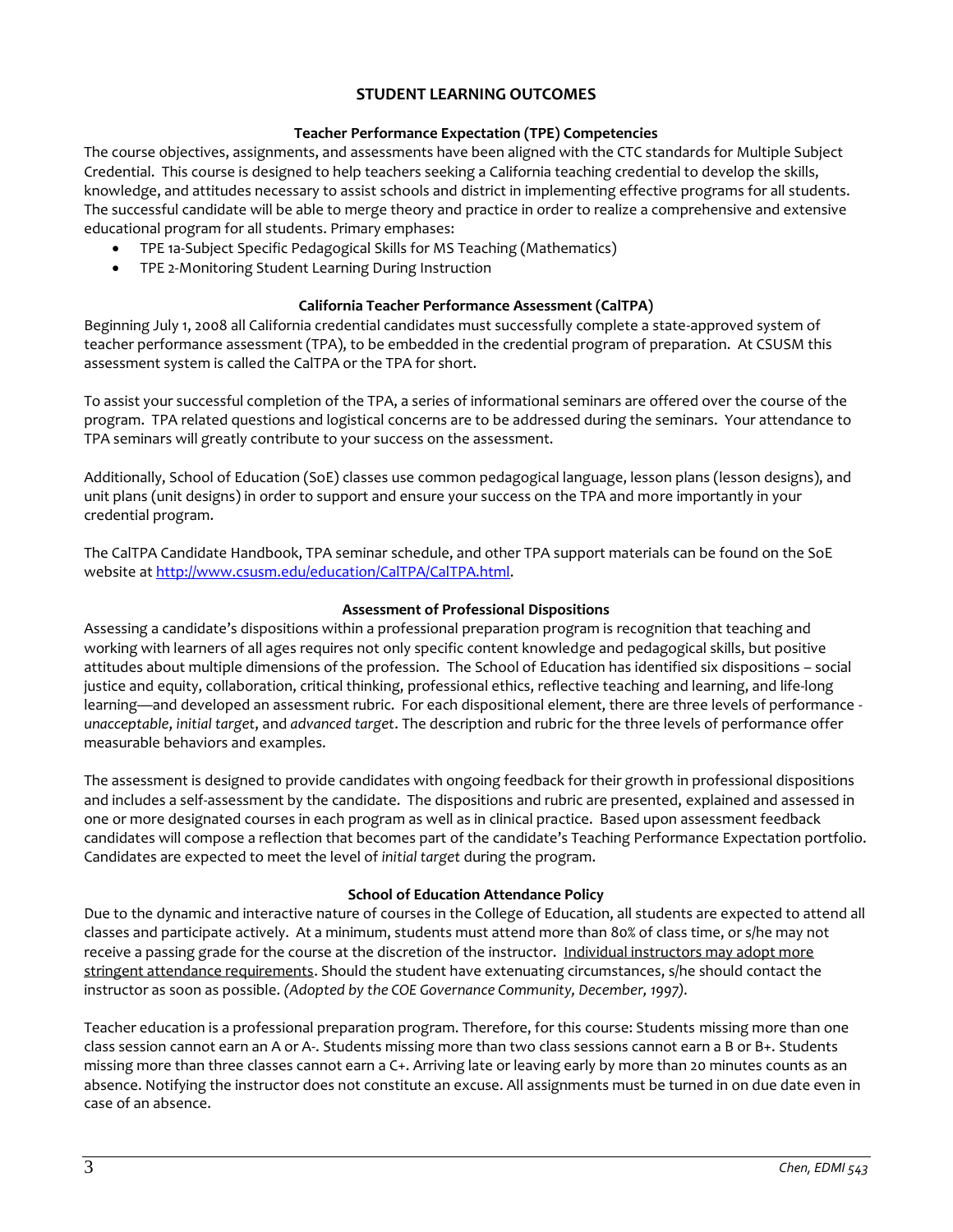### **Students with Disabilities Requiring Reasonable Accommodations**

Students with disabilities who require reasonable accommodations must be approved for services by providing appropriate and recent documentation to the Office of Disable Student Services (DSS). This office is located in Craven Hall 4300, and can be contacted by phone at (760) 750-4905, or TTY (760) 750-4909. Students authorized by DSS to receive reasonable accommodations should meet with their instructor during office hours or, in order to ensure confidentiality, in a more private setting.

### **All University Writing Requirement**

The CSUSM writing requirement of 2500 words is met through the completion of course assignments. Therefore, all writing will be looked at for content, organization, grammar, spelling, and format. For this class please use APA Manual, 6th edition (see a guide at [http://owl.english.purdue.edu/owl/section/2/10/\)](http://owl.english.purdue.edu/owl/section/2/10/).

### **CSUSM Academic Honesty Policy**

Students will be expected to adhere to standards of academic honesty and integrity, as outlined in the Student Academic Honesty Policy. All written work and oral presentation assignments must be original work. All ideas/materials that are borrowed from other sources must have appropriate references to the original sources. Any quoted material should give credit to the source and be punctuated with quotation marks.

Students are responsible for honest completion of their work including examinations. There will be no tolerance for infractions. If you believe there has been an infraction by someone in the class, please bring it to the instructor's attention. The instructor reserves the right to discipline any student for academic dishonesty in accordance with the general rules and regulations of the university. Disciplinary action may include the lowering of grades and/or the assignment of a failing grade for an exam, assignment, or the class as a whole.

Incidents of Academic Dishonesty will be reported to the Dean of Students. Sanctions at the University level may include suspension or expulsion from the University.

### **Plagiarism:**

As an educator, it is expected that each student will do his/her own work, and contribute equally to group projects and processes. Plagiarism or cheating is unacceptable under any circumstances. If you are in doubt about whether your work is paraphrased or plagiarized see the Plagiarism Prevention for Students website http://library.csusm.edu/plagiarism/index.html. If there are questions about academic honesty, please consult the University catalog.

#### **Computer/Cell Phone Use during Class Sessions:**

You are encouraged to use a laptop computer or tablet in class when working on class assignments. However, you will need to save checking email or other personal computer use for time outside of class. Please refrain from texting in class. Most students find it disruptive when they are focusing on class activities or listening to presentations. Your kind consideration is greatly appreciated by all!

#### **Person-First Language:**

Use "person-first" language in all written and oral assignments and discussions (e.g., "student with autism" rather than "autistic student"). Disabilities are not persons and they do not define persons, so do not replace person-nouns with disability-nouns. Further, emphasize the person, not the disability, by putting the person-noun first.

#### **Use of Technology:**

Students are expected to demonstrate competency in the use of various forms of technology (i.e. word processing, electronic mail, Moodle, use of the Internet, and/or multimedia presentations). Specific requirements for course assignments with regard to technology are at the discretion of the instructor. Keep a digital copy of all assignments for use in your teaching portfolio. All assignments will be submitted online, and some will be submitted in hard copy as well. Details will be given in class.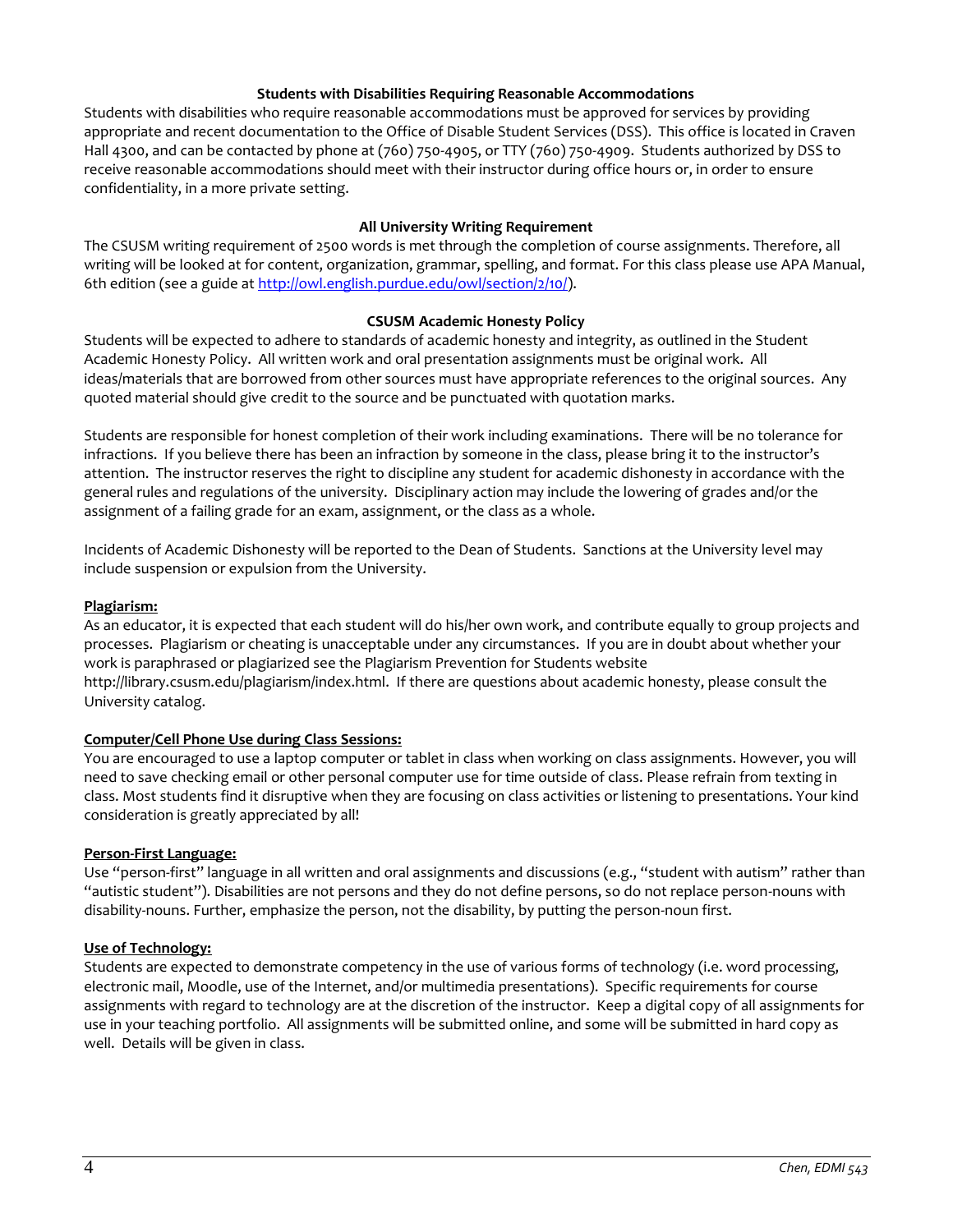### **Electronic Communication Protocol:**

Electronic correspondence is a part of your professional interactions. If you need to contact the instructor, e-mail is often the easiest way to do so. It is my intention to respond to all received e-mails in a timely manner. Please be reminded that e-mail and on-line discussions are a very specific form of communication, with their own nuances and etiquette. For instance, electronic messages sent in all upper case (or lower case) letters, major typos, or slang, often communicate more than the sender originally intended. With that said, please be mindful of all e-mail and on-line discussion messages you send to your colleagues, to faculty members in the School of Education, or to persons within the greater educational community. All electronic messages should be crafted with professionalism and care. Things to consider:

- Would I say in person what this electronic message specifically says?
- How could this message be misconstrued?
- Does this message represent my highest self?
- Am I sending this electronic message to avoid a face-to-face conversation?

In addition, if there is ever a concern with an electronic message sent to you, please talk with the author in person in order to correct any confusion.

### **Course Requirements and Grading Standards**

Teaching and learning require engaged and reflective participants. It is essential that you prepare carefully for class, be ready to discuss readings and assignments thoughtfully, and actively participate in all class activities. Here is a list of the assignments and requirements, followed by descriptions of each of them:

| Assignment                              | <b>Points</b> | Due Date     |
|-----------------------------------------|---------------|--------------|
| Mathematics autobiography               |               | 9/4          |
| Reflections                             | 15            | ongoing      |
| Clinical student interview              | 15            | 9/20         |
| Mathematics learning activity           | 10            | varies       |
| Lesson design                           | 25            | 10/4 or 12/9 |
| Assessment of problem solving           | 15            | 11/18        |
| Professional dispositions/participation | 20            | ongoing      |

*Mathematics Autobiography*—This assignment will not be graded but will count as part of your participation grade. This assignment has three components:

- (a) Make a drawing of what comes to mind when you think about mathematics (i.e., what mathematics is to you?). Provide a brief explanation of your drawing.
- (b) Define a mathematician. Write a one-paragraph definition. USE YOUR OWN WORDS AND DEFINITION. Do not use a dictionary or Wikipedia.
- (c) Write a 2-page reflection (double-spaced) on your experience as a mathematics student (you can start at Kindergarten if you wish!). Position yourself concerning how "good" you are in math. Discuss your feelings about math and your perception of yourself as a math learner. Did you feel you were an active participant in your math classes, or you felt that you were mostly an outsider? Did you see personal meanings/purposes in math or just to get a grade and move on?

*Reflections* – You will reflect on the readings, observations, or our class activities. You will submit a reflection on particular dates (see the schedule below). The focus will be on how you make sense of the information rather than a summary. The purpose of the reflections is to prepare you for class discussion and to reflect on your own experiences, beliefs, and theories about mathematics education. There will be time for discussion of the readings so it is imperative that you do the readings each week. The way in which you are asked to reflect may change week to week.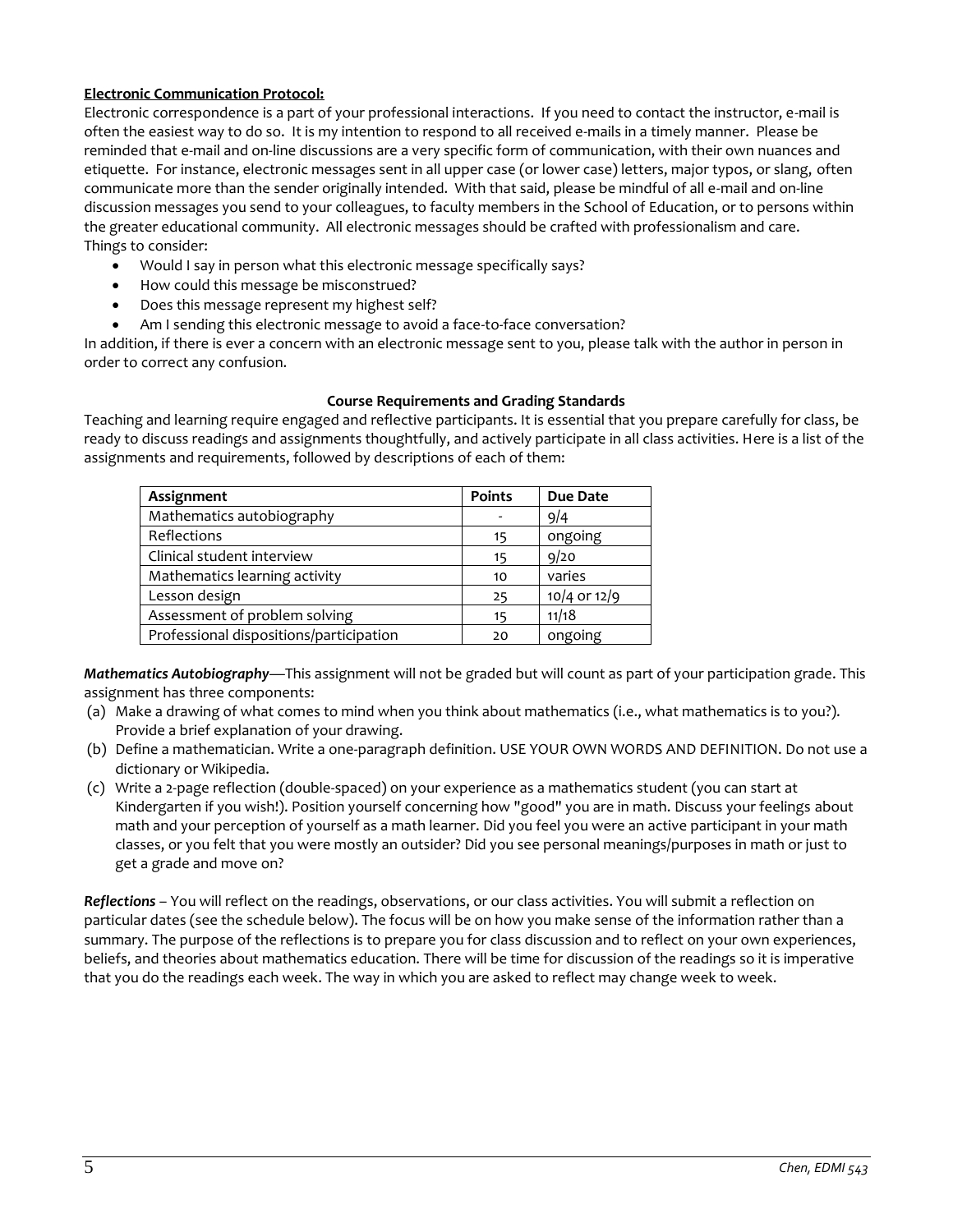*Clinical Student Interview* – The purpose is to gain insight into students' mathematical thinking and understanding, to learn how to effectively pose questions and interpret the meaning of students' responses, and to provide you with an opportunity to interact with students. You will conduct a clinical interview with a student to assess his or her understanding of mathematics and problem solving skills. Sample interview questions are provided, but you are encouraged to use your own invention with instructor approval. You will pose mathematical problems/tasks for the student to solve and will ask the student to explain his or her thinking so you may gain insight into his or her mathematical understanding and strategies. You need to submit a 2-page reflective report. Please also include the student's written work (if available). You can work with a peer in the interviewing process, but each needs to write his/her own report. In addition, you may need to share/present your interview findings in class. See the Student Interview Guidelines and a sample interview report on Cougar Courses.

*Mathematics Learning Activity (MLA)*. The purpose of this assignment is to provide you with opportunities to (1) experience teaching a math activity in a small group setting, (2) reflect on student learning, (3) set up learning centers in a classroom and rotate students through various activities.

We will get into MLA groups. Each group will select a math topic in middle school curriculum and be responsible for presenting activities from the correspondent chapters in the textbook. Choose the activities that help the class understand the big ideas in the chapters and that demonstrate various instructional strategies. Your goal is to engage your peer teacher candidates in advancing their understanding of the key ideas, frameworks, effective teaching strategies, and so on in the chapters. Each member of your group will select an activity from the assigned chapters and then teach the activity in our class (see course schedule) in a learning center type format. If you do not like any activity in the chapters, you are welcome to design your own activity. In either case, your activity should be planned and/or adapted to show evidence of higher-order thinking (no bingo games!). Each individual activity should take about 7-10 minutes. Therefore, if the activity in the text is too short or too long, you need to adapt it to fit the time frame.

For example, if your group has 5 members, there will be 5 math activities. Your group will set up 5 learning centers. Each of you will do your activity at a learning center. The rest of the class will form into 5 groups, and they will rotate through the 5 learning centers/activities. It means that you have the opportunity to do your activity 5 times, and chances are you will modify the activity to meet the participants' needs.

After you have conducted your MLA, you need to submit a reflection.

*Lesson Design*—This assignment has three components: design, implementation, and reflection. First, working in small groups of 3-4 members, your team will design one single lesson (approximately 40 minutes) for a middle school mathematics class. The lesson needs to be aligned with Van de Walle's "teaching through problem solving" framework and require a higher-level cognitive demand.

Second, you will implement the lesson. There are two options. Option 1: If access to a middle school class can be obtained, then you will implement your lesson in that classroom. Videotaping the lesson implementation is highly recommended. You need to share your lesson and teaching experience by means of a group presentation in our 543 class. Student work samples are usually helpful in your presentation. Option 2: If you cannot gain access to a middle school classroom, you can teach your lesson to your fellow teacher candidates, assuming that they are middle school students. In either case, your teaching performance will not affect your grade. You are encouraged to submit a draft of your lesson plan for review before the lesson is taught.

Lastly, your group will do a collective reflection on the implementation of your lesson and student learning outcomes. Again, videotaping and collection of student work are highly recommended as a means for in-depth reflection.

You will submit both your lesson plan (including all supporting materials such as visuals, worksheets, guidelines, etc.) and a reflection paper. If you teach your lesson to a middle school class, you will present highlights of your lesson in the 543 class and share your reflection. If you teach your lesson in the 543 class, we will all discuss the effectiveness of the lesson and provide feedback.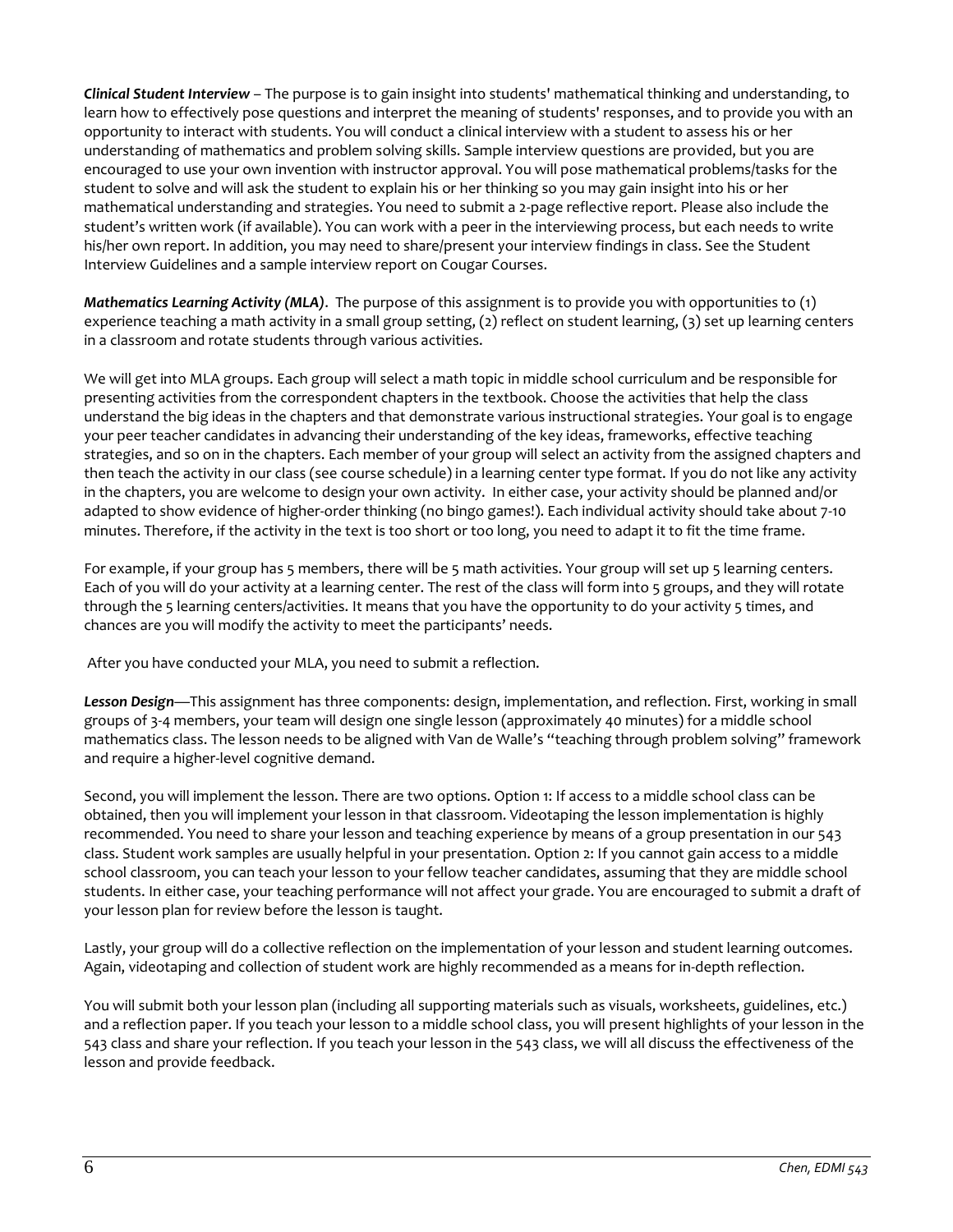*Assessment of Problem Solving*—This assignment is intended for group work. Your group will analyze and sort students' solution strategies to a math problem based on the effectiveness of strategies or levels of understanding.

- Stage 1: Collecting students' problem solving strategies. You will pose a math problem to a whole class of students and collect their solution strategies. Or you can obtain students' problem solving strategies from your cooperating teacher.
- Stage 2: Interpreting students' understanding and problem solving skills. You will analyze and sort students' solution strategies into 3 to 4 categories/levels of understanding and effectiveness of strategies. Choose a student from each category/level whose work represents that category/level.
- Stage 3: Reporting. Your group will write and submit a report containing: (1) the problem; (2) an overall summary of student performance; (3) categories or levels of student work; (4) which 3 or 4 students or groups will you choose to represent the categories/levels; (5) why do you choose these students? (6) implications for instruction; and (7) a concluding remark on the assessment process: what worked and what could be done differently? The report should not exceed 3 pages. Attach copies/scans of the chosen students' work.

*Professional Dispositions & Participation*—You are expected to actively participate in in-class and online discussions, group work, presentations, and hands-on activities throughout the course. A positive professional disposition includes a willingness to consider and discuss new ideas objectively, curiosity, perseverance, and seriousness about improving one's self as a teacher. It can also include a sense of humor and social intelligence (e.g., the tact and ability to make others feel comfortable and to contribute).

### **Assignment Policy**

All assignments, requirements, due dates, and scoring rubrics will be available through Cougar Courses. You are responsible to track your grades and progress in the course. In order to successfully complete this course, all assignments must be completed at an acceptable level noted on assignment directions and rubrics. Each written assignment is expected to have a clear organizational presentation and be free of grammar, punctuation, or spelling errors. There will be a reduction in points for the above-mentioned errors.

All assignments are due by 11pm on the due date. Late assignment policy: -1 one day late, -2 two days late, -3 three days late, and so on. After a week, no assignments will be accepted. If extraordinary circumstances occur, please contact the instructor.

### **Course Grades**

Final grades are calculated on the standard of:

| A: 93% - 100%    | A-: 90% - 92%   |
|------------------|-----------------|
| $B: 80\% - 82\%$ | $C + 77% - 79%$ |
| $D: 60\% - 69\%$ | F: below 60     |

A: 93% - 100% A-: 90% - 92% B+: 87% - 89% B: 83% - 86% B-: 80% - 82% C+: 77% - 79% C: 73% - 76% C-: 70% - 72%

Failure to complete this course with a grade of C+ or higher will prohibit a teacher candidate from continuing the teaching credential program.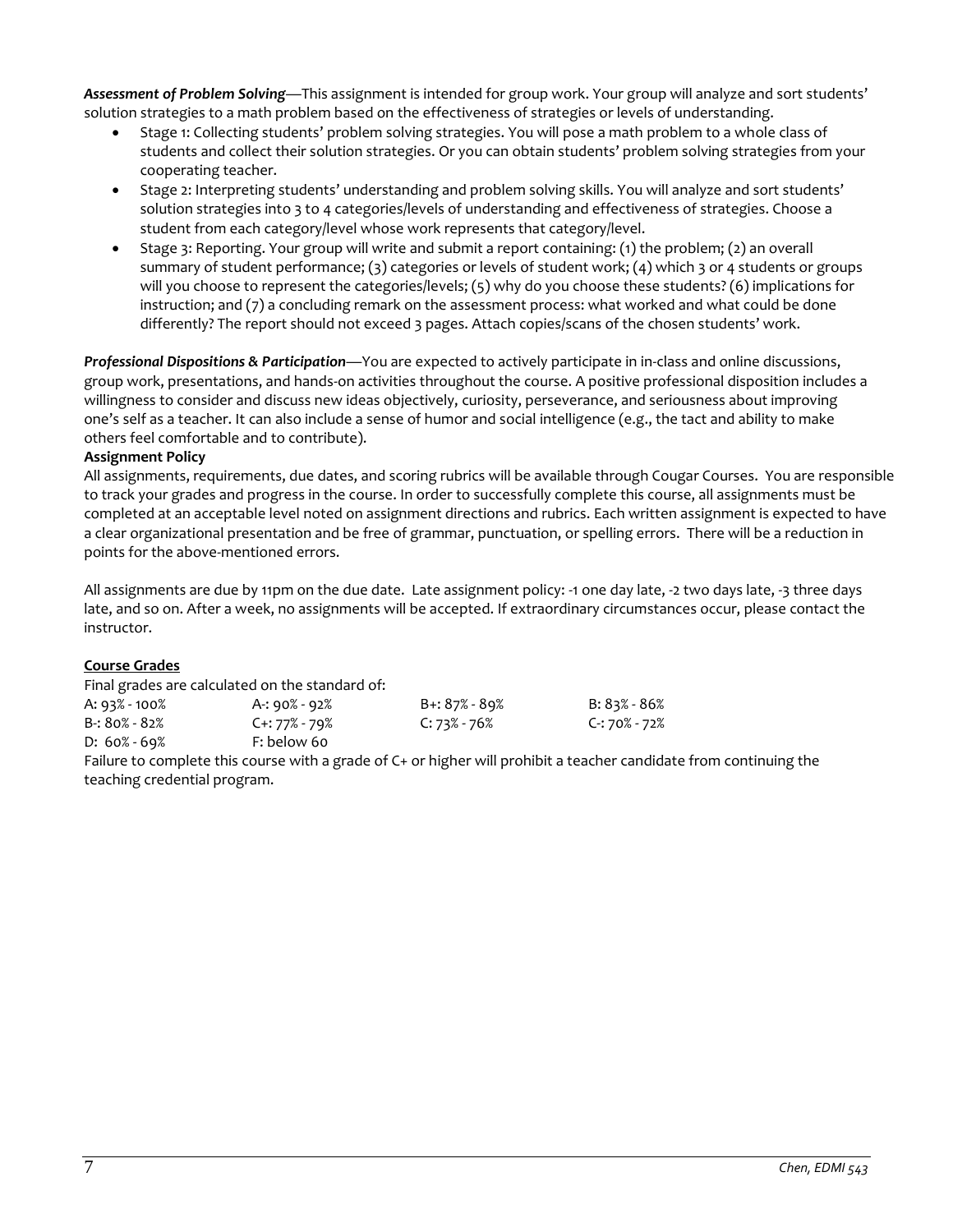# **Tentative Schedule**

The dynamic nature of teaching and learning makes it hard to establish a set schedule. Please note that modifications will likely to occur at the discretion of the instructor.

| <b>Date</b> | <b>Session/Topics/Essential Questions</b>                                                                  | <b>Reading &amp; Assignments</b> |
|-------------|------------------------------------------------------------------------------------------------------------|----------------------------------|
| 8/30        | 1. Building an effective math classroom                                                                    | Course syllabus                  |
| Fri         | Course introduction; what are characteristics of an effective math                                         |                                  |
| AM          | classroom?                                                                                                 |                                  |
| 9/4         | 2. Challenging students with rich math tasks                                                               | Van de Walle et al. ch 2, 3      |
| Wed         | What are different levels of cognitive demand of math tasks? How can                                       | Math autobiography due           |
| AM          | we challenge students using appropriate math tasks?                                                        |                                  |
| 9/11        | 3. Unpacking math standards                                                                                | Common core state                |
| Wed         | What are common core state standards (CCSS)? How can we design                                             | standards                        |
| AM          | CCSS-based lessons? What are the benefits and drawbacks of math                                            | Van de Walle et al. ch 1         |
|             | standards?                                                                                                 | Reflection 1 due in class        |
|             | Planning time for math standards activity-bring your laptop or tablet.                                     |                                  |
| 9/13        | 4. Lesson Design: Teaching through problem solving                                                         | Van de Walle et al. ch 4         |
| Fri         | How do we make decisions about what to teach and how we teach it?                                          |                                  |
| PM          | How do we provide opportunities for student thinking and                                                   |                                  |
|             | interaction?                                                                                               |                                  |
| 9/17        | 5. Assessment of students' thinking in mathematics                                                         | Van de Walle et al. ch 5         |
| Tue         | What are the purposes of different types of assessment strategies?                                         | Reflection 2 due in class        |
| PM          | How do we evaluate students' understanding and performance? How                                            |                                  |
|             | do we respond when students do not learn?                                                                  |                                  |
|             | MLA group 1 presentations*                                                                                 |                                  |
| 9/20        | 6. Using models for math teaching & learning (1)                                                           | Van de Walle et al. ch 23        |
| Fri         | How do we provide opportunities for hands-on explorations of math?                                         | Sign up for lesson               |
| AM          | How can manipulatives help or fail to help children construct math                                         | presentation                     |
|             | ideas?                                                                                                     | Clinical interview due           |
|             | MLA group 2 presentations*                                                                                 |                                  |
| 9/24        | 7. Using models for math teaching & learning (2)                                                           | Van de Walle et al. ch 15, 16    |
| Tue         | Math topics: Fractions                                                                                     | Reflection 3 due in class        |
| PM          | MLA group 3 presentations*                                                                                 |                                  |
| 9/27        | 8. Algebraic thinking                                                                                      | Van de Walle et al. ch 14        |
| Fri         | What factors are involved on the way from arithmetic to algebra?                                           |                                  |
| AM          | How can we help students make & justify conjectures and<br>generalizations? Math topic: Algebraic thinking |                                  |
|             | MLA Group 4 presentations*                                                                                 |                                  |
| 10/2        | 9. Online session: Differentiation                                                                         | Van de Walle et al. ch 6         |
| Wed         | What can we do in each of the Launch, Explore, and Summarize                                               | Reflection 4 due in class        |
| AM          | phases of a problem-based lesson? How do we differentiate                                                  | Complete online module           |
|             | instruction?                                                                                               |                                  |
| 10/4        | 10. Lesson implementations/presentations & discussion                                                      | Math lesson & reflection 1st     |
| Fri         | How can we maintain the intended cognitive level of a math task?                                           | due date                         |
| PM          | How do we collect evidence of learning as a means for in-depth                                             |                                  |
|             | reflection on the effectiveness of instructional strategies?                                               |                                  |
| 10/28       | 11. Assessing problem solving                                                                              | Van de Walle et al. ch 20        |
| Mon         | How can we gauge students' understanding and problem solving                                               | Article: Smith & Stein (2011)    |
| AM          | skills? How can we use student work to conduct whole-class                                                 |                                  |
|             | discussion on important math concepts?                                                                     |                                  |
|             | MLA Group 5 presentations*                                                                                 |                                  |